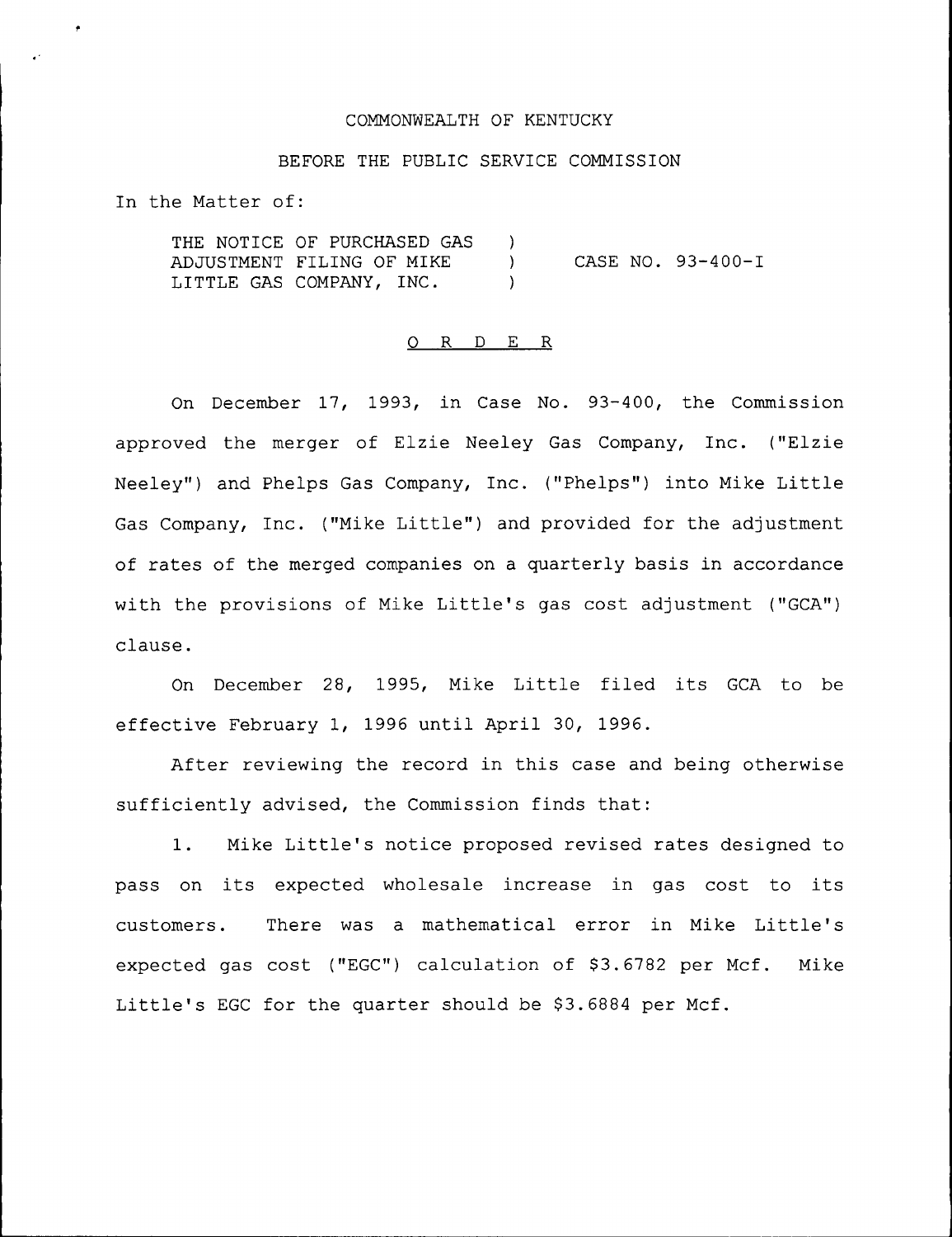2. Mike Little's notice set out <sup>a</sup> refund adjustment ("RA") of .12 cent per Mcf to return refunds of \$70.41 to its customers. The total RA is also .12 cent per Ncf.

3. Mike Little's notice set out <sup>a</sup> current quarter actual adjustment ("AA") of (2.23) cents per Ncf to return over-recovered gas cost from August, September, and October 1995. The total AA of (1.42) cents per Mcf reflects the net over-recovery of the combined system for the current and previous three quarters, and corrects for errors in the representation of previous quarter adjustments.

4. These adjustments produce <sup>a</sup> gas cost recovery rate ("GCR") of \$3.6730 per Mcf, 1.78 cents per Mcf less than the prior rate.

5. The rate adjustments in the Appendix to this Order are fair, just, and reasonable, in the public interest, and should be effective for gas supplied on and after February 1, 1996.

IT IS THEREFORE ORDERED that:

1. The rates proposed by Nike Little are denied.

2. The rates in the Appendix, attached hereto and incorporated herein, are fair, just, and reasonable and are effective for gas supplied on and after February 1, 1996.

3. Within <sup>30</sup> days of the date of this Order, Mike Little shall file with the Commission its revised tariffs setting out the rates authorized in this Order.

 $-2-$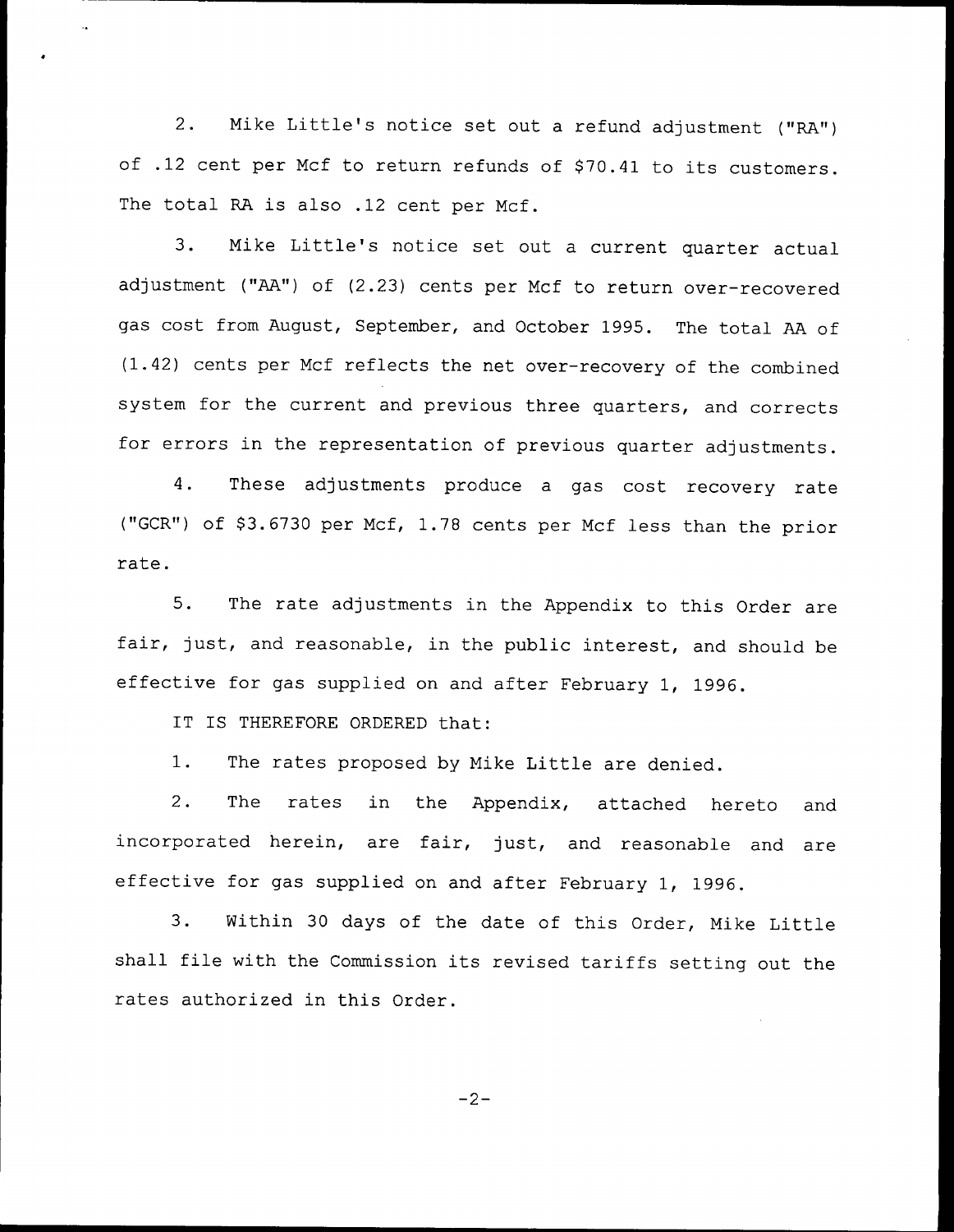4. In its April 1, 1996 filing for rates effective May 1, 1996, Mike Little shall include <sup>a</sup> report of additional customers receiving service on the new Joint Venture supply line, along with a comparison of the IUS rate to other available rates.

Done at Frankfort, Kentucky, this 1st day of February, 1996.

PUBLIC SERVICE COMMISSION

uida K Brea)

Vice Chairman

Commissione

ATTEST:

Executive Director